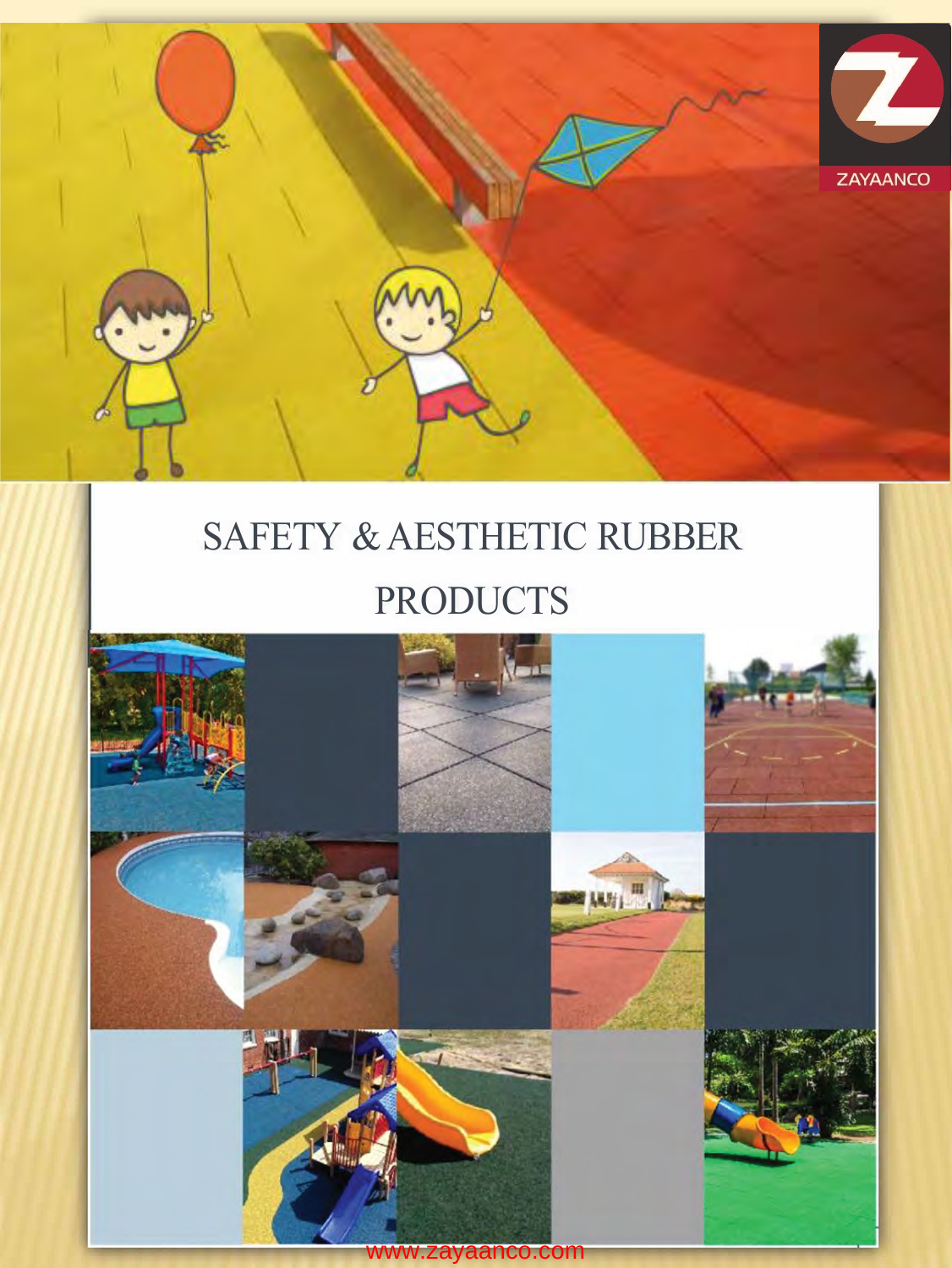## POLYURETHANE SPORTS FLOORING SYSTEM

#### PRODUCT

Polyurethane-based, elastic, colored, non-slip sports flooring is for external and internal sport fields. Our materials are procured from world renewed suppliers. Their products are certified by the INTERNATIONAL TENNIS FEDERATION (I.T.F.)

#### Technical Data

**Application:** Ideal for basketball, volleyball, handball, football and tennis external courts. Suitable for sports centers, schools, fitness centers, pavements, hallways. Applied easily, having low cost

**Basis:** three-component PU based system, having PU sealant, self leveling strength coat and PU top coat.

**Colors:** Indian red, green, ochre, light and dark blue, light and dark grey and on request

**Finish:** Glossy finish

**Thickness:** 2-3 mm PU top coat. Complement with 4-20 mm SBR base layer.



www.zayaanco.com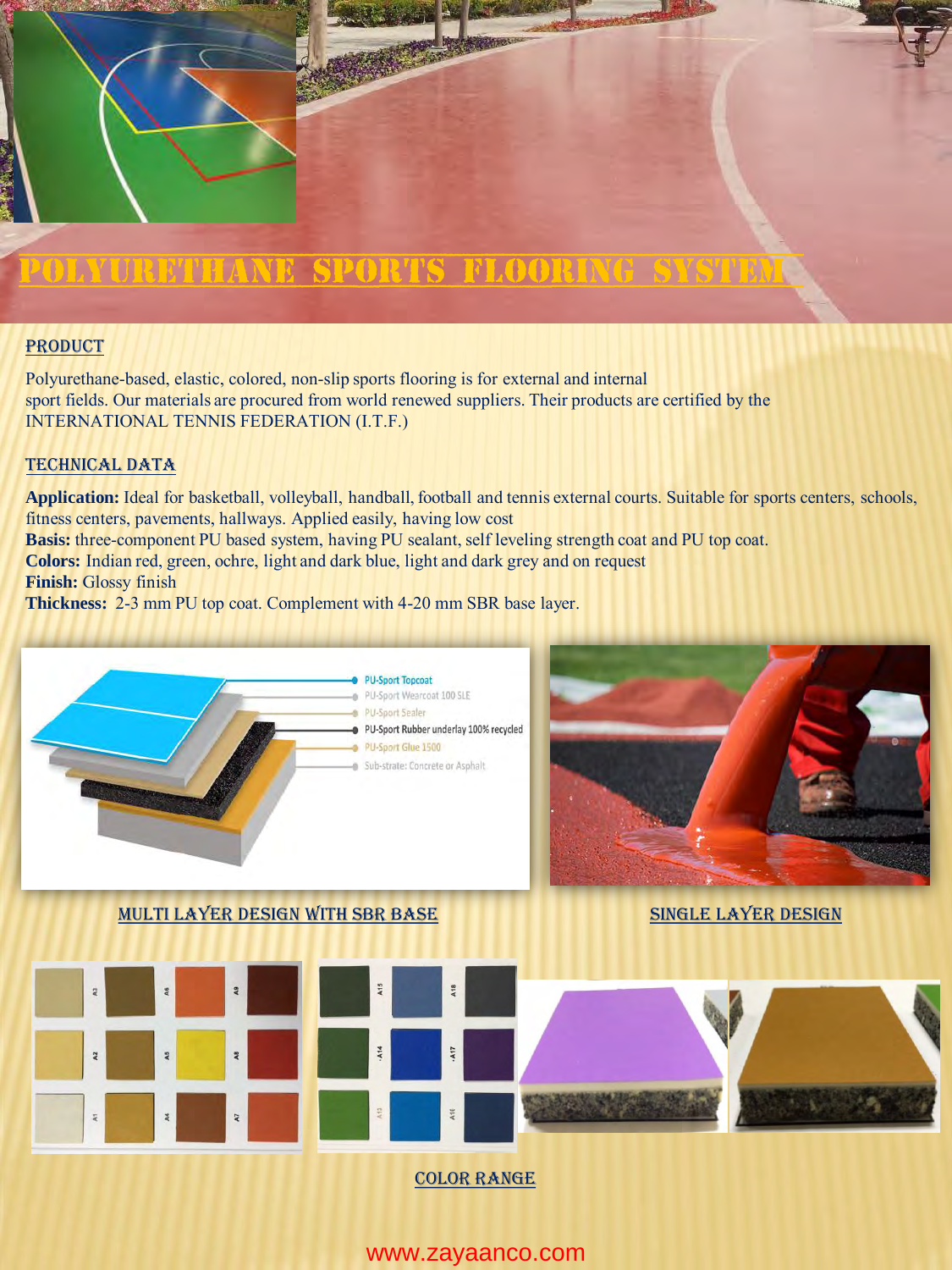## SEAMLESS REER WET POUR FLOORING

## PRODUCT

SBR or EPDM rubber wet pour flooring enable playground color design without limits. They fulfill highest safety standards, provide personalized color patterns and graphic designs which blend in perfectly with any surroundings, showcase the playing options offered, enhance recreational value and promote children's creativity

## TECHNICAL DATA

**Material:** Available in EPDM or SBR top wear layer, with recycled SBR base layer. EPDM is UV resistant and fast colored **Color:** available in all standard EPDM or SBR pigment colors as per the chart below. Also, any combination of colors possible **Thickness:** available in 1-10 cm, any customized thickness with customized wear and base layer thickness is possible **Top Design:** Plain top design with customized pattern designs and color choices. We help you in design also. **Edge Design:** Ramp on the edges, customized according to area, height and environment.





OUR EPDM COLOR RANGE

## www.zayaanco.com